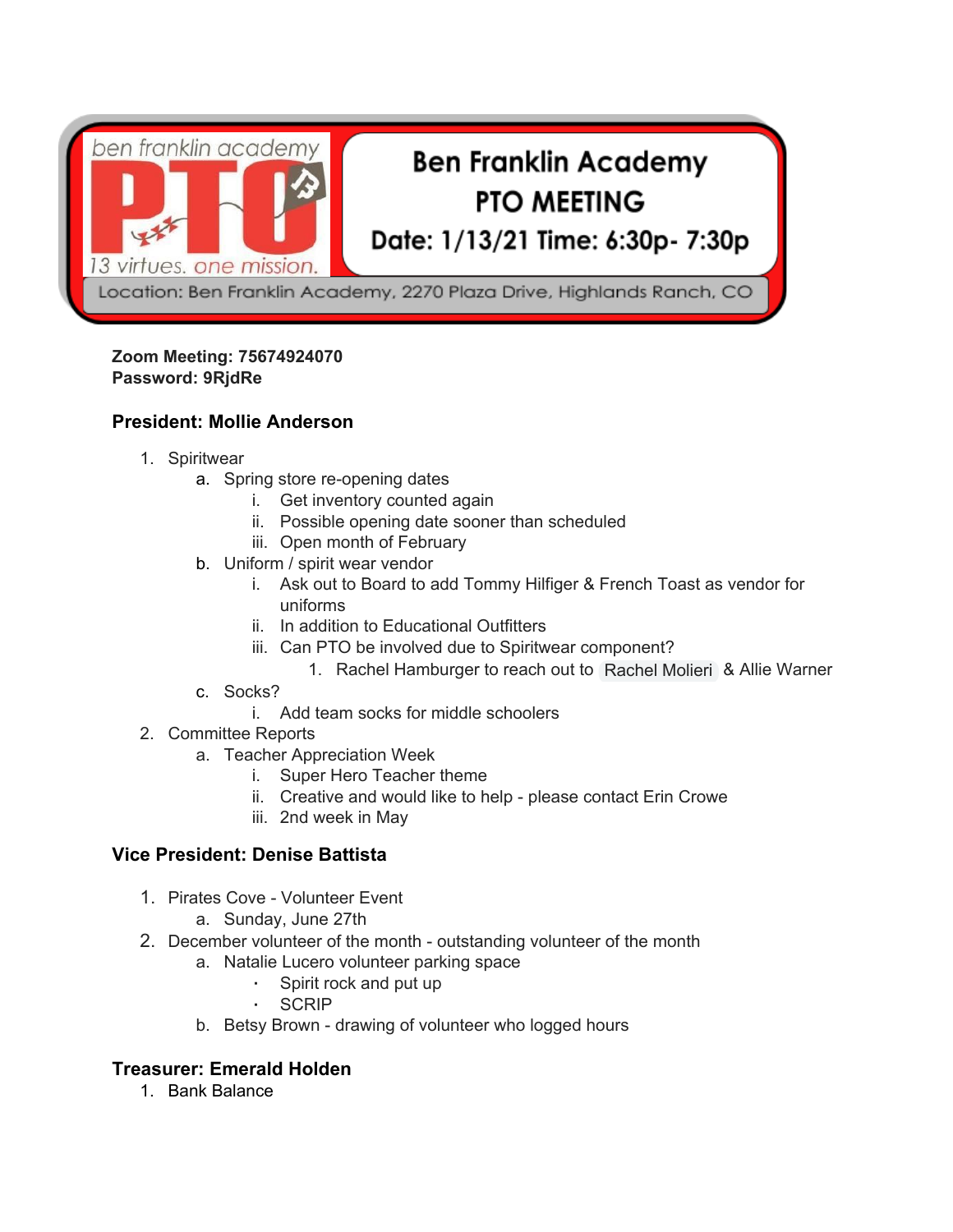- a. Bank \$29,360.335
- b. Savings \$27,773.62
- 2. Monthly Reports

#### **Secretary: Shauna Kramer**

- 1. PTO Votes
	- a. Vote Log Review
		- i. No new votes in December
	- b. Vote @ Meeting: Approve a 10% "give back" to teachers to help drive classroom participation, based on total funds pledged and collected per classroom
		- Motioned by Brooke Mitisek, Fundraising
		- 2nd by Emerald Holden, Treasurer
		- Passed 7-0
- 2. Elections
	- a. 3 positions to be up for election President, Treasurer, and Room Parent
	- b. Committee Chairs up for election
	- c. Committee Managers up for appointment

### **Fundraising: Brooke Mitisek**

- 1. Boosterthon
	- a. Feb 8th 18th
	- b. DanceFit in classroom
	- c. Teachers will be given shirt
	- d. Eagle Pride style shirt for kids
	- e. 10% gift to teachers to help drive participation enhance classroom
- 2. Committee Reports
	- a. Spirit Nights YTD \$2146
		- i. Chick Fil A went really well
		- ii. Chipotle, Tuesday Feb 16th
		- iii. Check into ModPizza
	- b. Boxtops
		- i. Reminder to bring in box tops by end of February for March payouts
		- ii. Possibility to link your loyalty cards to Boxtops new program more to come
	- c. SCRIP
		- i. Huge success!
		- ii. Suggestion: Drop down for entire groups
		- iii. Recommend: SCRIP committee, needed more hands on deck

## **Social Coordinator: Alissa Motazedi**

- 1. Sweetheart Ball
	- a. April 24th
	- b. Christine Dilley, Committee Manager
	- c. Needs to secure location
	- d. Outside options if hosting at school